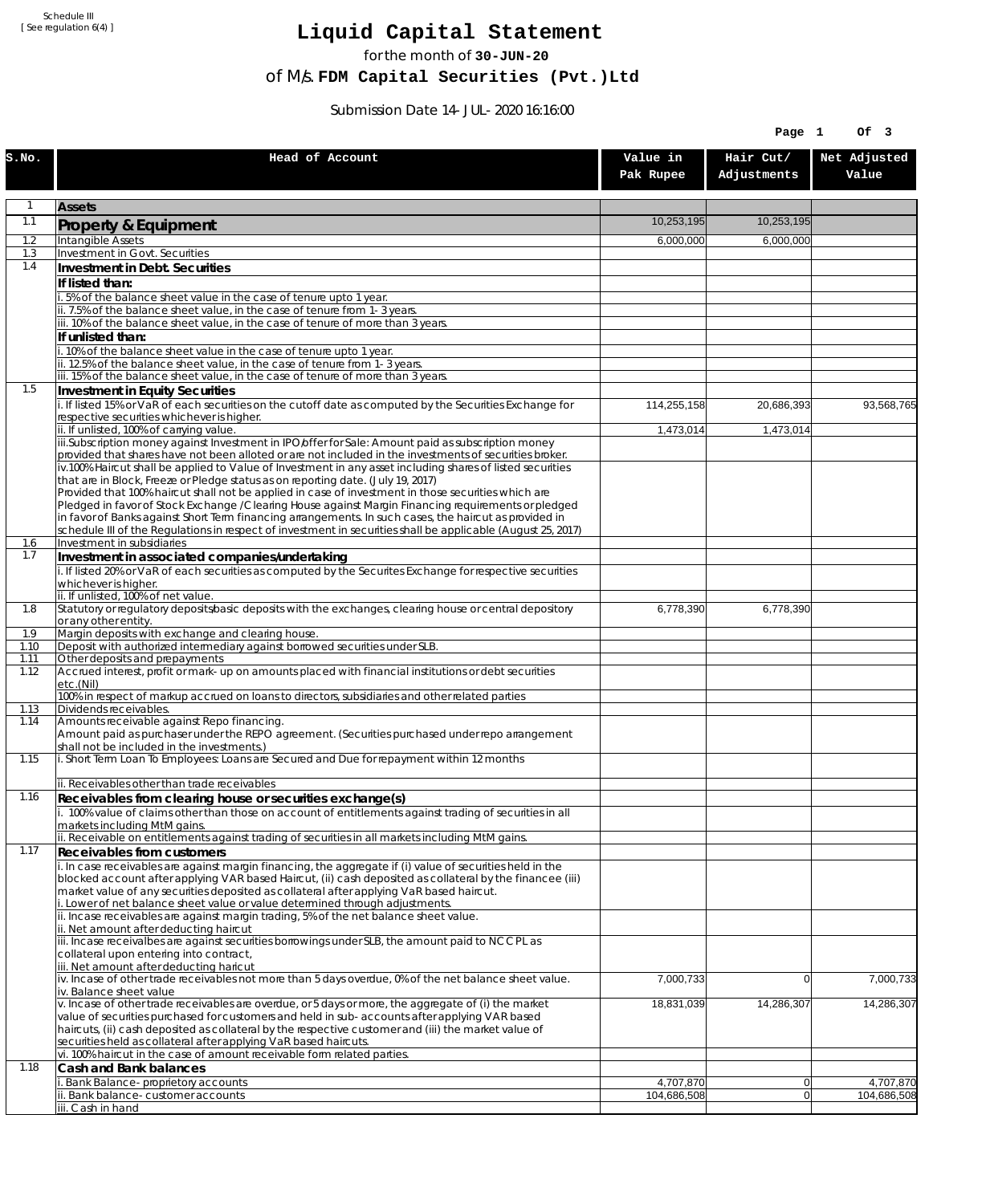Schedule III [ See regulation 6(4) ]

## **Liquid Capital Statement**

for the month of **30-JUN-20**

of M/s. **FDM Capital Securities (Pvt.)Ltd**

Submission Date 14-JUL-2020 16:16:00

|                |                                                                                                                                                                                                                                                                                                                                                                                                                                                                                                                                                                                                                                                                                                                                                                                                             |                       | Page 2                   | Of 3                  |
|----------------|-------------------------------------------------------------------------------------------------------------------------------------------------------------------------------------------------------------------------------------------------------------------------------------------------------------------------------------------------------------------------------------------------------------------------------------------------------------------------------------------------------------------------------------------------------------------------------------------------------------------------------------------------------------------------------------------------------------------------------------------------------------------------------------------------------------|-----------------------|--------------------------|-----------------------|
| S.NO.          | Head of Account                                                                                                                                                                                                                                                                                                                                                                                                                                                                                                                                                                                                                                                                                                                                                                                             | Value in<br>Pak Rupee | Hair Cut/<br>Adjustments | Net Adjusted<br>Value |
| 1.19           | <b>Total Assets</b>                                                                                                                                                                                                                                                                                                                                                                                                                                                                                                                                                                                                                                                                                                                                                                                         | 273,985,907           | 59,477,299               | 224,250,183           |
| $\overline{2}$ | Liabilities                                                                                                                                                                                                                                                                                                                                                                                                                                                                                                                                                                                                                                                                                                                                                                                                 |                       |                          |                       |
| 2.1            | Trade Payables                                                                                                                                                                                                                                                                                                                                                                                                                                                                                                                                                                                                                                                                                                                                                                                              |                       |                          |                       |
|                | Payable to exchanges and clearing house<br>. Payable against leveraged market products                                                                                                                                                                                                                                                                                                                                                                                                                                                                                                                                                                                                                                                                                                                      |                       |                          |                       |
|                | iii. Payable to customers                                                                                                                                                                                                                                                                                                                                                                                                                                                                                                                                                                                                                                                                                                                                                                                   | 104,002,174           | $\overline{0}$           | 104.002.174           |
| 2.2            | <b>Current Liabilities</b>                                                                                                                                                                                                                                                                                                                                                                                                                                                                                                                                                                                                                                                                                                                                                                                  |                       |                          |                       |
|                | Statutory and regulatory dues<br>ii. Accruals and other payables                                                                                                                                                                                                                                                                                                                                                                                                                                                                                                                                                                                                                                                                                                                                            |                       |                          |                       |
|                | ii. Short-term borrowings                                                                                                                                                                                                                                                                                                                                                                                                                                                                                                                                                                                                                                                                                                                                                                                   |                       |                          |                       |
|                | iv. Current portion of subordinated loans                                                                                                                                                                                                                                                                                                                                                                                                                                                                                                                                                                                                                                                                                                                                                                   |                       |                          |                       |
|                | v. Current portion of long term liabilities<br>vi. Deferred Liabilities                                                                                                                                                                                                                                                                                                                                                                                                                                                                                                                                                                                                                                                                                                                                     |                       |                          |                       |
|                | vii. Provision for bad debts                                                                                                                                                                                                                                                                                                                                                                                                                                                                                                                                                                                                                                                                                                                                                                                |                       |                          |                       |
|                | viii. Provision for taxation<br>ix. Other liabilities as per accounting principles and included in the financial statements                                                                                                                                                                                                                                                                                                                                                                                                                                                                                                                                                                                                                                                                                 |                       |                          |                       |
| 2.3            | Non-Current Liabilities                                                                                                                                                                                                                                                                                                                                                                                                                                                                                                                                                                                                                                                                                                                                                                                     |                       |                          |                       |
|                | i. Long-Term financing                                                                                                                                                                                                                                                                                                                                                                                                                                                                                                                                                                                                                                                                                                                                                                                      |                       |                          |                       |
|                | a. Long-Term financing obtained from financial instituion: Long term portion of financing obtained from<br>a financial institution including amount due against finance lease                                                                                                                                                                                                                                                                                                                                                                                                                                                                                                                                                                                                                               |                       |                          |                       |
|                | b. Other long-term financing<br>ii. Staff retirement benefits                                                                                                                                                                                                                                                                                                                                                                                                                                                                                                                                                                                                                                                                                                                                               |                       |                          |                       |
|                | iii. Advance against shares for Increase in Capital of Securities broker: 100% haircut may be allowed in<br>respect of advance against shares if:                                                                                                                                                                                                                                                                                                                                                                                                                                                                                                                                                                                                                                                           |                       |                          |                       |
|                | a. The existing authorized share capital allows the proposed enhanced share capital<br>b. Boad of Directors of the company has approved the increase in capital                                                                                                                                                                                                                                                                                                                                                                                                                                                                                                                                                                                                                                             |                       |                          |                       |
|                | c. Relevant Regulatory approvals have been obtained<br>d. There is no unreasonable delay in issue of shares against advance and all regulatory requirements<br>relating to the increase in paid up capital have been completed.                                                                                                                                                                                                                                                                                                                                                                                                                                                                                                                                                                             |                       |                          |                       |
|                | e. Auditor is satisfied that such advance is against the increase of capital.                                                                                                                                                                                                                                                                                                                                                                                                                                                                                                                                                                                                                                                                                                                               |                       |                          |                       |
| 2.4            | iv. Other liabilities as per accounting principles and included in the financial statements<br>Subordinated Loans                                                                                                                                                                                                                                                                                                                                                                                                                                                                                                                                                                                                                                                                                           |                       |                          |                       |
|                | . 100% of Subordinated loans which fulfill the conditions specified by SECP are allowed to be deducted:<br>The Schedule III provides that 100% haircut will be allowed against subordinated Loans which fulfill the<br>conditions specified by SECP. In this regard, following conditions are specified:<br>a. Loan agreement must be executed on stamp paper and must clearly reflect the amount to be repaid<br>after 12 months of reporting period<br>b. No haircut will be allowed against short term portion which is repayable within next 12 months.<br>c. In case of early repayment of loan, adjustment shall be made to the Liquid Capital and revised Liquid<br>Capital statement must be submitted to exchange.<br>ii. Subordinated loans which do not fulfill the conditions specified by SECP |                       |                          |                       |
| 2.5            | <b>Total Liabilites</b>                                                                                                                                                                                                                                                                                                                                                                                                                                                                                                                                                                                                                                                                                                                                                                                     | 104,002,174           | $\mathbf{0}$             | 104,002,174           |
| 3              | Ranking Liabilities Relating to:                                                                                                                                                                                                                                                                                                                                                                                                                                                                                                                                                                                                                                                                                                                                                                            |                       |                          |                       |
| 3.1            | Concentration in Margin Financing                                                                                                                                                                                                                                                                                                                                                                                                                                                                                                                                                                                                                                                                                                                                                                           |                       |                          |                       |
|                | The amount calculated client-to- client basis by which any amount receivable from any of the                                                                                                                                                                                                                                                                                                                                                                                                                                                                                                                                                                                                                                                                                                                |                       |                          |                       |
| 3.2            | financees exceed 10% of the aggregate of amounts receivable from total financees.                                                                                                                                                                                                                                                                                                                                                                                                                                                                                                                                                                                                                                                                                                                           |                       |                          |                       |
|                | Concentration in securites lending and borrowing<br>The amount by which the aggregate of:                                                                                                                                                                                                                                                                                                                                                                                                                                                                                                                                                                                                                                                                                                                   |                       |                          |                       |
|                | (i) Amount deposited by the borrower with NCCPL                                                                                                                                                                                                                                                                                                                                                                                                                                                                                                                                                                                                                                                                                                                                                             |                       |                          |                       |
|                | (Ii) Cash margins paid and<br>(iii) The market value of securities pledged as margins exceed the 110% of the market value of shares                                                                                                                                                                                                                                                                                                                                                                                                                                                                                                                                                                                                                                                                         |                       |                          |                       |
|                | borrowed                                                                                                                                                                                                                                                                                                                                                                                                                                                                                                                                                                                                                                                                                                                                                                                                    |                       |                          |                       |
| 3.3            | Net underwriting Commitments<br>(a) in the case of right issuse: if the market value of securites is less than or equal to the subscription                                                                                                                                                                                                                                                                                                                                                                                                                                                                                                                                                                                                                                                                 |                       |                          |                       |
|                | price; the aggregate of:                                                                                                                                                                                                                                                                                                                                                                                                                                                                                                                                                                                                                                                                                                                                                                                    |                       |                          |                       |
|                | (i) the 50% of Haircut multiplied by the underwriting commitments and                                                                                                                                                                                                                                                                                                                                                                                                                                                                                                                                                                                                                                                                                                                                       |                       |                          |                       |
|                | (ii) the value by which the underwriting commitments exceeds the market price of the securities.<br>In the case of rights issuse where the market price of securities is greater than the subscription price, 5% of                                                                                                                                                                                                                                                                                                                                                                                                                                                                                                                                                                                         |                       |                          |                       |
| 3.4            | the Haircut multiplied by the net underwriting                                                                                                                                                                                                                                                                                                                                                                                                                                                                                                                                                                                                                                                                                                                                                              |                       |                          |                       |
|                | (b) in any other case: 12.5% of the net underwriting commitments                                                                                                                                                                                                                                                                                                                                                                                                                                                                                                                                                                                                                                                                                                                                            |                       |                          |                       |
|                | Negative equity of subsidiary<br>The amount by which the total assets of the subsidiary (excluding any amount due from the subsidiary)                                                                                                                                                                                                                                                                                                                                                                                                                                                                                                                                                                                                                                                                      |                       |                          |                       |
| 3.5            | exceed the total liabilities of the subsidiary<br>Foreign exchange agreements and foreign currency positions                                                                                                                                                                                                                                                                                                                                                                                                                                                                                                                                                                                                                                                                                                |                       |                          |                       |
|                | 5% of the net position in foreign currency. Net position in foreign currency means the difference of total<br>assets denominated in foreign cuurency less total liabilities denominated in foreign currency                                                                                                                                                                                                                                                                                                                                                                                                                                                                                                                                                                                                 |                       |                          |                       |
| 3.6            | Amount Payable under REPO                                                                                                                                                                                                                                                                                                                                                                                                                                                                                                                                                                                                                                                                                                                                                                                   |                       |                          |                       |
| 3.7            | Repo adjustment                                                                                                                                                                                                                                                                                                                                                                                                                                                                                                                                                                                                                                                                                                                                                                                             |                       |                          |                       |